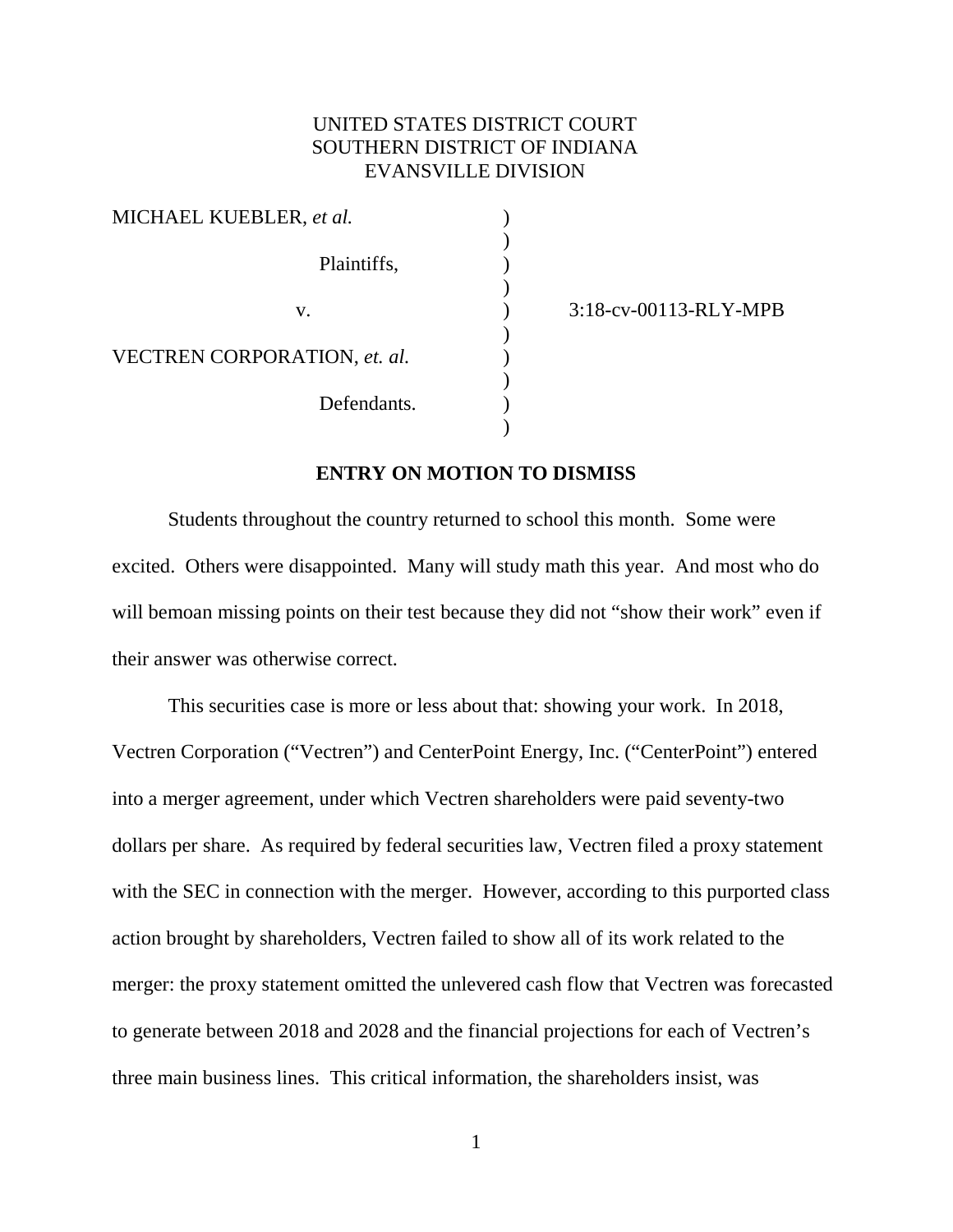necessary for them to sufficiently assess the values of their shares, and without it, the proxy statement is misleading in violation of Sections 14(a) and 20(a) of the Securities Exchange Act of 1934 (the "Exchange Act"), 15 U.S.C. § 78a *et seq.* and the SEC's implementing Rule 14a–9, 17 C.F.R. § 240.14a–9 ("Rule 14a–9").

But the Exchange Act only applies if the omissions are material and actually cause some economic loss. Considering all the other financial information in the proxy statement, the disclosure of unlevered cash flow and the business-line projections would not have made a difference to a reasonable shareholder. And even if it would have, the shareholders have not sufficiently alleged that the omissions actually caused the harm for which they seek damages. Consequently, the shareholders' claims must be dismissed.

#### **I. Legal Standard**

The dismissal rules for failure to state a claim are well-known. Rule 12(b)(6) authorizes a court to dismiss a complaint that fails "to state a claim upon which relief can be granted." Fed. R. Civ. P. 12. To survive a Rule  $(12)(b)(6)$  motion, a plaintiff must allege "'enough facts to state a claim to relief that is plausible on its face.'" *O'Boyle v. Real Time Resolutions, Inc.*, 910 F.3d 338, 342 (7th Cir. 2018) (quoting *Bell Atl. Corp. v. Twombly*, 550 U.S. 544, 570 (2007)); *see also Ashcroft v. Iqbal*, 556 U.S. 662, 678 (2009). The court accepts all well-pleaded allegations in the complaint as true and draws all reasonable inferences in favor of the plaintiff. *Alarm Detection Systems, Inc. v. Village of Schaumburg*, 930 F.3d 812, 821 (7th Cir. 2019). The case moves forward if the complaint plausibly suggests the plaintiff is entitled to relief; if not, dismissal is appropriate. *Id.*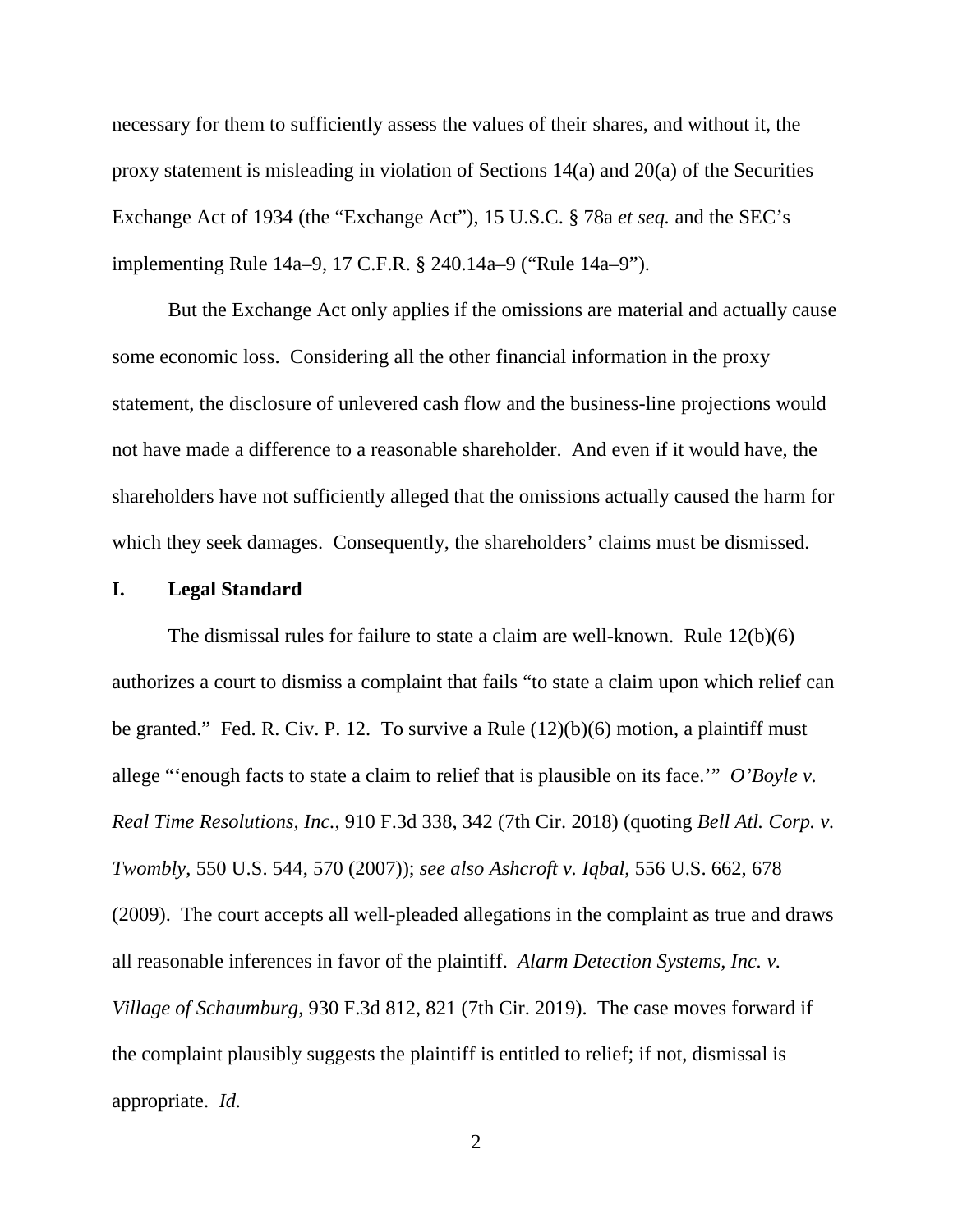There are additional rules for pleadings in securities actions. The Private Securities Litigation Reform Act ("PSLRA"), 15 U.S.C. §§ 78u–4(b), imposes heightened pleading requirements on securities plaintiffs. *Trahan v. Interactive Intelligence Group, Inc.*, 308 F.Supp.3d 977, 986 (S.D. Ind. 2018) (citing *Beck v. Dobrowski*, 559 F.3d 680, 681 – 82 (7th Cir. 2009)). Specifically, plaintiffs alleging a proxy statement is misleading due to an omission must identify each statement alleged to have been misleading, the reason why each statement is misleading, and all of the relevant facts that support that conclusion. § 78u–4(b)(1); *Trahan*, 308 F.Supp.3d at 968. They must also allege that the omission caused some type of economic loss. § 78u– 4(b)(4); *Grace v. Rosenstock*, 228 F.3d 40, 46 – 47 (2d Cir. 2000) (noting loss causation must be shown in a cause of action under Section 14(a)). Only particularly pled allegations count under the PSLRA; the court does not consider blanket or catch-all assertions. *Campbell v. Transgenomic, Inc.*, 916 F.3d 1121, 1124 (8th Cir. 2019).

Lastly, a few words about *what* the court will consider. Ordinarily, a court only considers the pleading when ruling on a motion to dismiss. *Jackson v. Curry*, 888 F.3d 259, 263 (7th Cir. 2018) (citation omitted). "Ordinarily" is the key qualifier: a court *can* consider certain outside materials that the are referred to in the complaint and central to plaintiff's claim. *See Tierney v. Vahle*, 304 F.3d 734, 738 (7th Cir. 2002). Two materials outside the Complaint are worth discussing here: the proxy statement attached by Defendants in their motion to dismiss and the affidavit of the initial findings of Plaintiffs' financial expert included in the Complaint.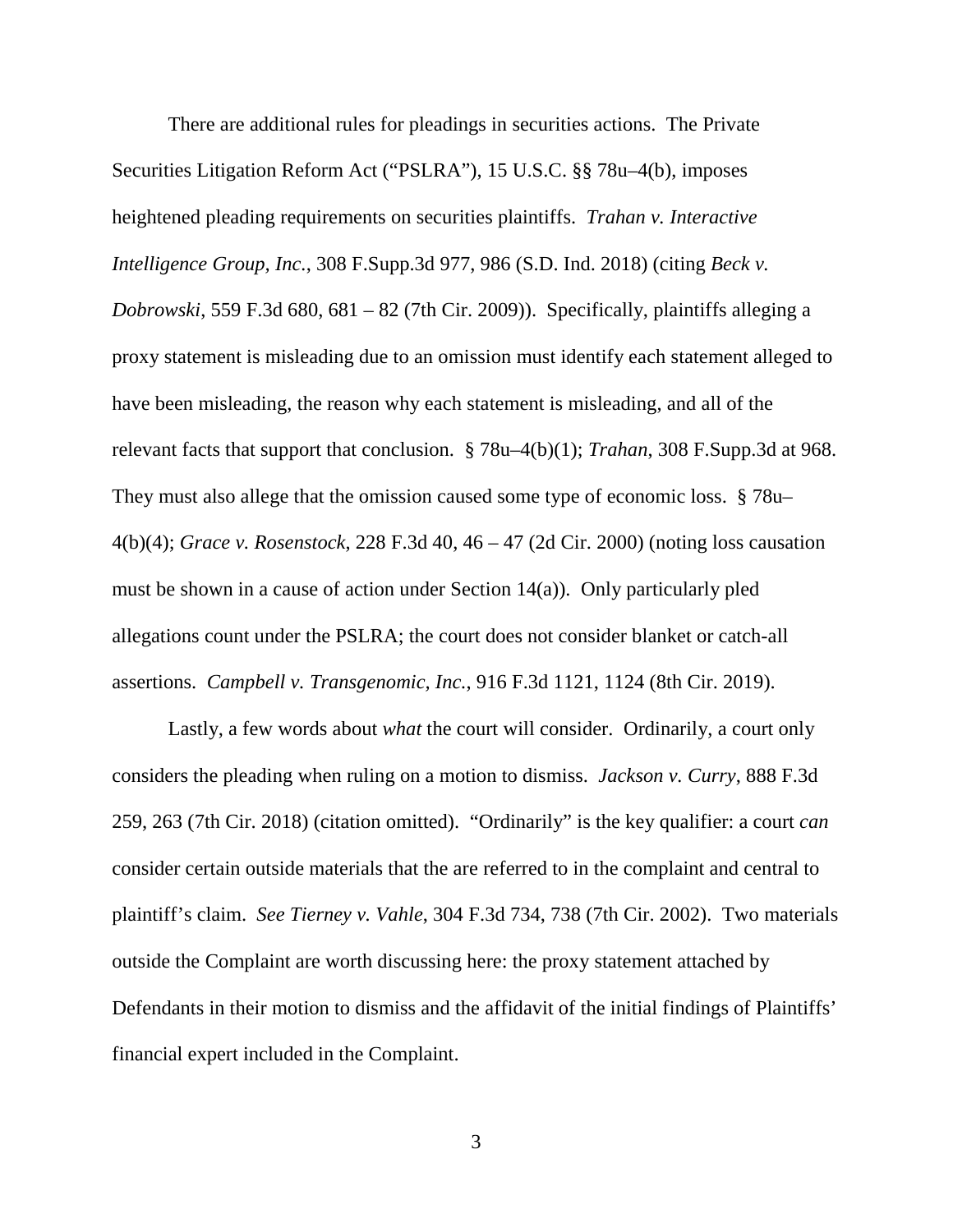The court considers the proxy statement; the court does not consider the expert affidavit. Although both are referred to in the Complaint, only the proxy statement is *central* to Plaintiffs' claims. *See Tierney*, 304 F.3d at 738. Much like how a breach of contract suit depends on the contract, Plaintiffs' securities claim depends on a false or misleading proxy—it is an element of the claim. *City of St. Clair Shores General Employees Retirement System v. Inland Western Retail Real Estate Trust, Inc.*, 635 F.Supp.2d 783, 790 (N.D. Ill. 2009) (citing *Mills v. Electric Auto-Lite Co.*, 396 U.S. 375, 384 – 85 (1970)). Moreover, courts are permitted to consider proxy statements when ruling on a 12(b)(6) motion without converting it to summary judgment because proxy statements are public disclosure documents, required by law to be filed with the SEC. *See Financial Acquisition Partners LP v. Blackwell*, 440 F.3d 278, 286 (5th Cir. 2006) (noting district courts may consider public disclosure documents that have been filed with the SEC in securities actions when deciding a Rule 12 motion). That does not mean the court necessarily accepts everything in the Proxy Statement as true, but it does mean that the court can consider the contents of the Proxy Statement when analyzing the shareholders' claims. *See City of Sterling Heights General Employees' Retirement System v. Hospira, Inc.*, No. 11–C–8332, 2013 WL 566805, at \*11 (N.D. Ill. Feb. 13, 2013) (St. Eve, J.) (collecting cases).

On the other hand, the expert affidavit is *not central* to Plaintiffs' claims: it does not form the basis of the claims nor is it relevant to establishing the facts necessary for Plaintiffs to state a claim. *See Northern Indiana Gun & Outdoor Shows, Inc. v. City of South Bend*, 163 F.3d 449, 455 – 57 (7th Cir. 1998) (reversing district court that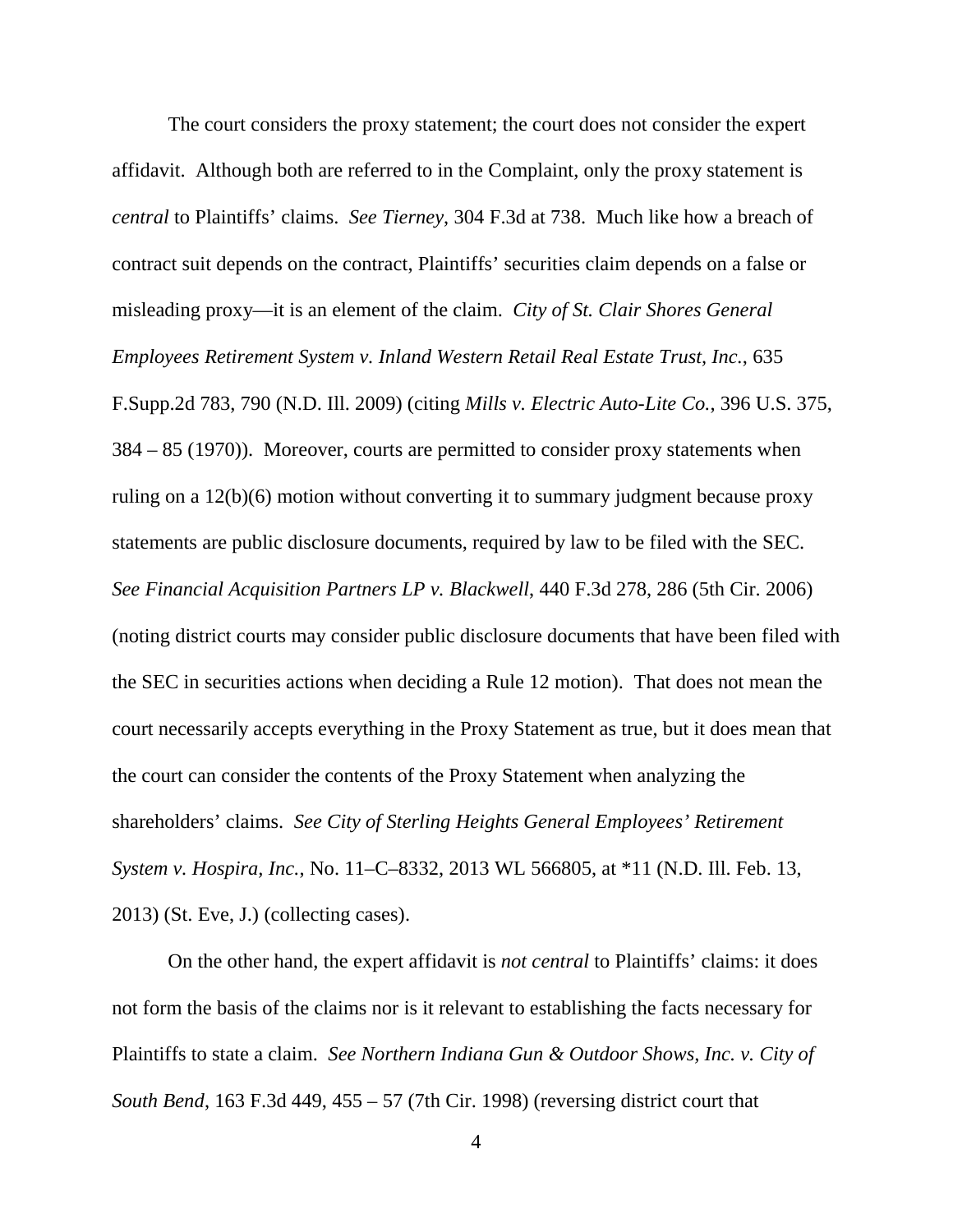considered improper documents—those that did not form the basis of a plaintiff's claims—when ruling on a Rule 12(c) motion). The affidavit is merely *evidence*, which makes it irrelevant in determining whether Plaintiffs have stated a claim. *See Financial Acquisition Partners LP*, 440 F.3d at 286 (holding district court in securities action did not abuse its discretion in refusing to consider opinions and conclusions in expert affidavit because opinions cannot substitute for facts under the PSLRA). With those observations, the court now turns to the history of this case.

## **II. Background**

## **A. The Merger**

On April 21, 2018, Vectren and CenterPoint entered into a merger agreement. (*See* Filing No. 64, Consolidated Amended Class Action Complaint (the "Complaint") ¶ 2). Vectren is a gas and electric company<sup>1</sup> that provides energy for much of Southern Indiana and part of Ohio. (*Id.* ¶ 13). CenterPoint is a public utility holding company incorporated in Texas. (Filing No. 68-2, Definitive Proxy Statement (the "Proxy Statement") at 1). Under the agreement, Vectren agreed to become a CenterPoint company and agreed to pay its shareholders seventy-two dollars (\$72.00) in cash for each share of common stock owned. (Complaint ¶ 2). Vectren publicly announced the merger two days later on April 23, 2018. (Proxy Statement at 28).

<sup>&</sup>lt;sup>1</sup> Technically, Vectren is an energy holding company of its own wholly owned subsidiary: Vectren Utility Holdings, Inc. (*Id.* ¶ 13). That company serves as an intermediate holding company for three public utility companies: Indiana Gas Company, Inc., Southern Indiana Gas and Electric Company, and Vectren Energy Delivery of Ohio, Inc. (*Id.*). However, the court refers to all of these entities as "Vectren" for the purposes of this Entry.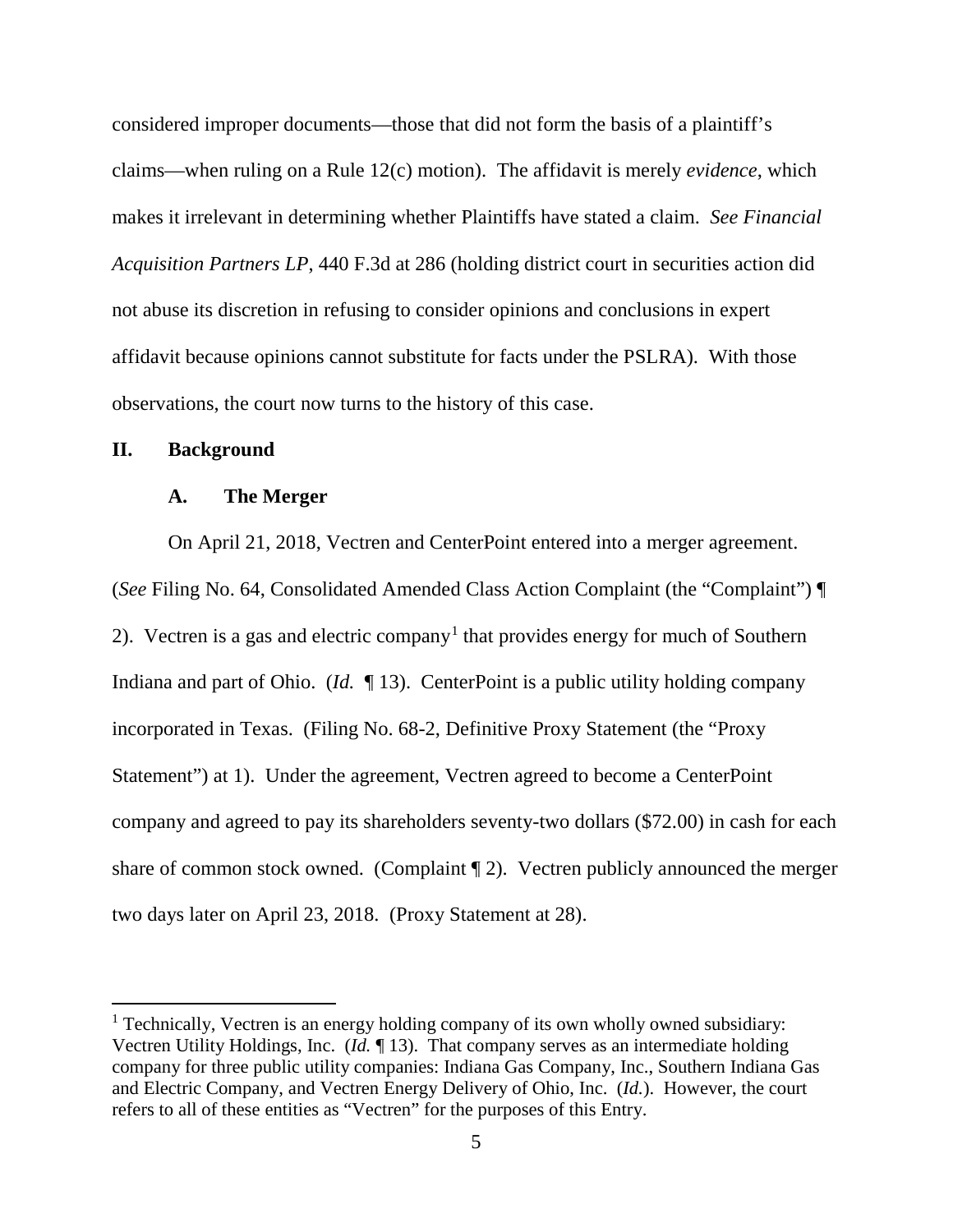As required by federal securities law, Vectren filed the Proxy Statement with the SEC on July 16, 2018. (Complaint ¶ 2). The Proxy Statement is over 170 pages and discusses the background and financial ramifications of the merger. (*See* Proxy Statement at  $16 - 41$ ). Most relevant here, the Proxy includes the Board of Director's recommendation and reasons for the merger (*id.* at 28 – 32), the opinion of Vectren's financial advisor—Merrill Lynch, Pierce, Fenner & Smith Incorporated ("BAML") (*id.* at 32 – 39), and a financial chart summarizing certain financial information prepared by Vectren's management. (*Id.* at 40 – 41). The projections include Net Income, Depreciation and Amortization, EBITDA, and Capital Expenditures. (*Id.* at 40).

On August 28, 2018, Vectren held a meeting for the shareholders to vote on the merger. (Complaint  $\P$  7). The merger was approved by sixty-one percent (61%) of Vectren's outstanding shares. (*Id.*). The merger closed in the first quarter of 2019. (*See id.*).

#### **B. The Litigation**

After announcing the merger, Vectren filed a preliminary proxy statement on June 18, 2018. (Filing No. 58, Order Denying Preliminary Injunction at 2). Several shareholders sued—six to be precise. (*Id.* at 2 n. 1). The shareholders alleged, albeit in different ways, the preliminary proxy statement was misleading because it omitted key pieces of information. (*Id.* at 2). Another plaintiff joined the fray after Vectren filed its definitive proxy (this is the one the court refers to as the "Proxy Statement") with the SEC on July 16, 2018. (*Id.*). Two of the shareholders moved for a preliminary injunction to enjoin the shareholder vote. (*Id.*).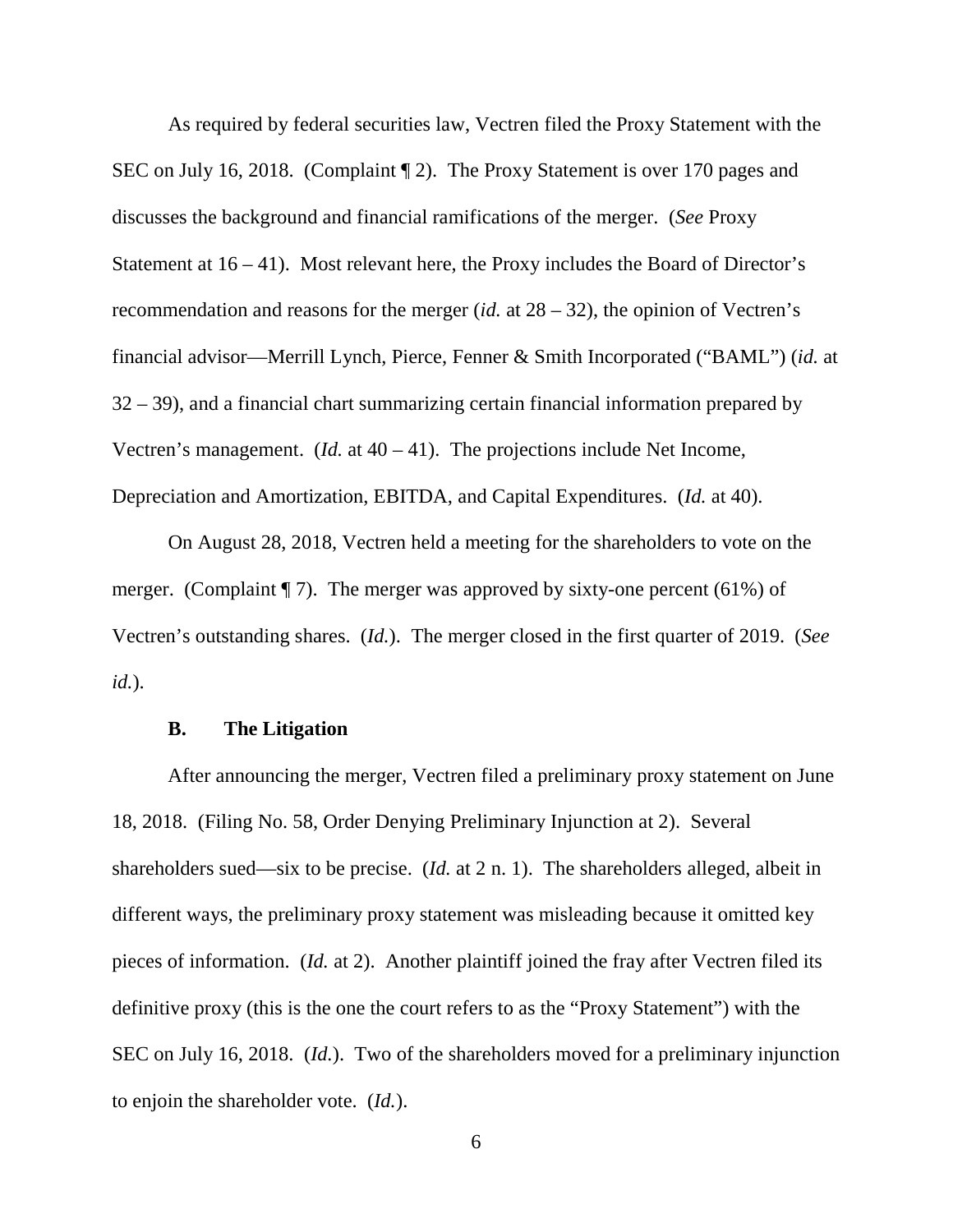On August 10, 2018, the court consolidated the seven lawsuits and appointed Michael Kuebler, James Danigelis, and Michael Nisenshal as lead plaintiffs. (*See* Filing No. 52, Entry on Motions to Consolidate). The court then held a hearing on August 15, 2018 on the shareholders' motion for a preliminary injunction. The court ultimately denied their request for an injunction a week later. (*See* Order Denying Preliminary Injunction); *see also Kuebler et al. v. Vectren et al.*, No. 3:18-cv-00113-RLY-MPB, 2018 WL 4003626, at \*4 (S.D. Ind. Aug. 22, 2018).

The shareholders then filed the Amended Consolidated Class Action Complaint on October 29, 2018. (Filing No. 64). The Complaint alleges that the Proxy Statement omitted two material pieces of information: the unlevered cash flow Vectren was forecasted to generate between 2018 and 2027 ("Cash Flow Projections") and the financial projections for each of Vectren's three main business lines—gas, electric, and non-regulated—on an individual basis ("Business Segment Projections"). (Complaint ¶ 5). These omissions, according to shareholders, render the Proxy misleading in violation of Section 14(a) and 20(a) of the Exchange Act and SEC's Rule 14a–9. Defendants— Vectren and its directors—now move to dismiss the Complaint for failure to state a claim. (Filing No. 67).

#### **III. Discussion**

Section 14(a) of the Exchange Act forbids soliciting proxies in violation of the rules and regulations issued by the SEC. 15 U.S.C. § 78n(a)(1); *see Trahan*, 308 F.Supp.3d at 986; *see also Lone Star Steakhouse & Saloon, Inc.*, 148 F.Supp.2d 1141, 1150 – 51 (D. Kan. 2001). Rule 14a–9 prohibits soliciting a proxy statement that omits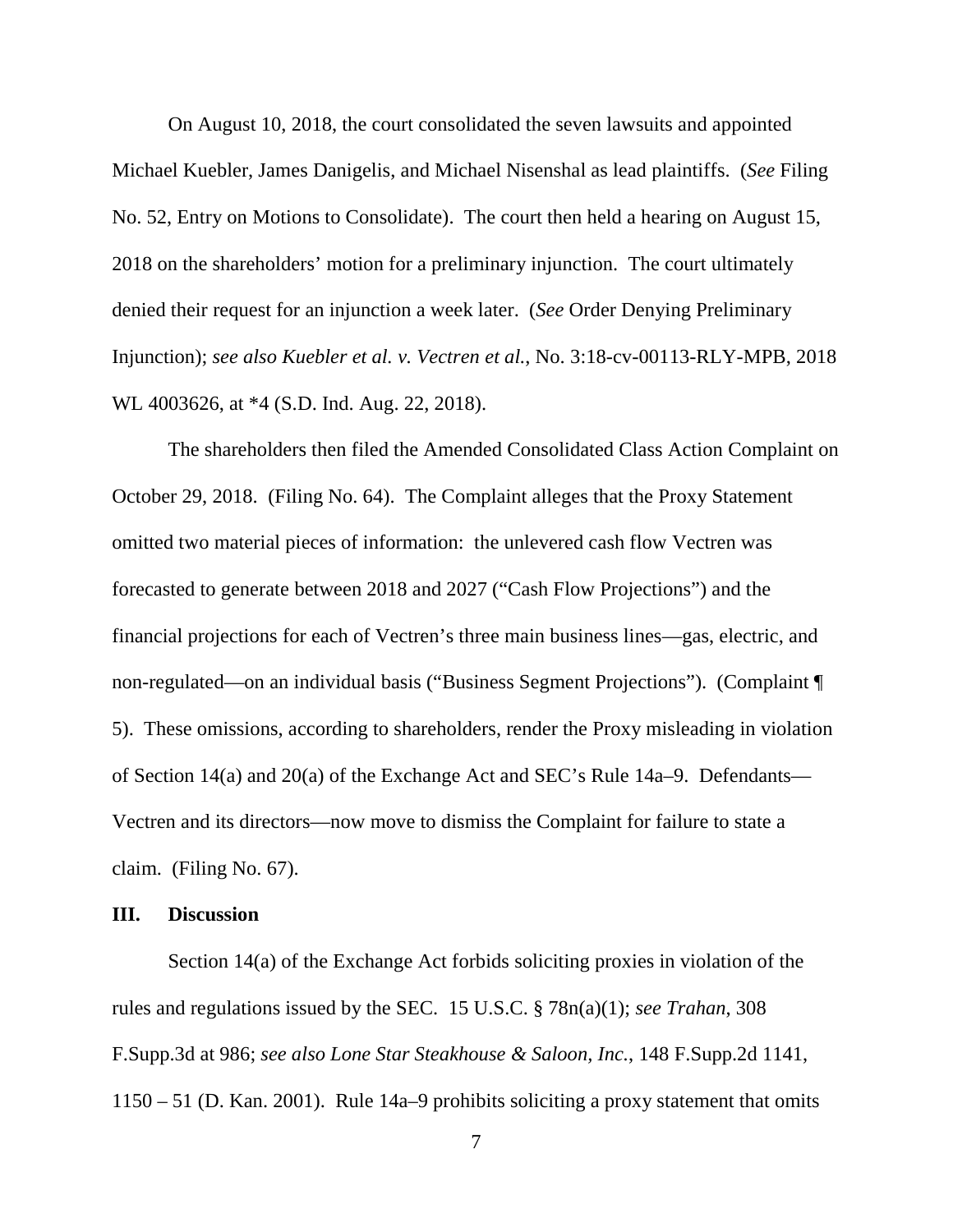material facts or information. *See* 17 C.F.R. § 240.14a–9; *Trahan*, 308 F.Supp.3d at 986. To withstand a motion to dismiss under these provisions, shareholders must allege (1) the proxy statement contains a material misstatement or omission, and (2) that material misstatement or omission caused them injury. *Trahan*, 308 F.Supp.3d at 986 (citing *Goldfinger v. Journal Communications Inc.*, No. 15–C–12, 2015 WL 2189752, at \*2 (E.D. Wis. May 8, 2015)).

A little more about these two requirements. Omitted facts are considered material "if there is a substantial likelihood that a reasonable shareholder would consider [them] important in deciding how to vote." *TSC Industries, Inc. v. Northway, Inc.*, 426 U.S. 438, 449 (1976); *In re Walgreen Co. Stockholder Litigation*, 832 F.3d 718, 723 – 24 (7th Cir. 2016). It is not enough that the omissions *might have* or *could have* influenced a shareholder's decision. *In re Walgreen Co.*, 832 F.3d at 724; *see also Beck*, 559 F.3d at 684 – 85. There must be "a showing of a substantial likelihood that, under all the circumstances, the omitted fact *would have* assumed actual significance in the deliberations of the reasonable shareholder." *TSC Industries*, 426 U.S. at 449 (emphasis added); *In re Walgreen Co.*, 832 F.3d at 724. The materiality inquiry is objective, and the court considers the omissions from the perspective of a reasonable investor. *See Paradise Wire & Cable Defined Benefit Pension Plan v. Weil*, 918 F.3d 312, 318 (4th Cir. 2019) (citing *Omnicare, Inc. v. Laborers Dist. Council Const. Indus. Pension Fund*, 135 S.Ct. 1318, 1327 (2015)).

In addition to materiality, shareholders must allege that their damages were caused by the misstatements or omissions in the proxy statement. 15 U.S.C. § 78u–4(b)(4) ("In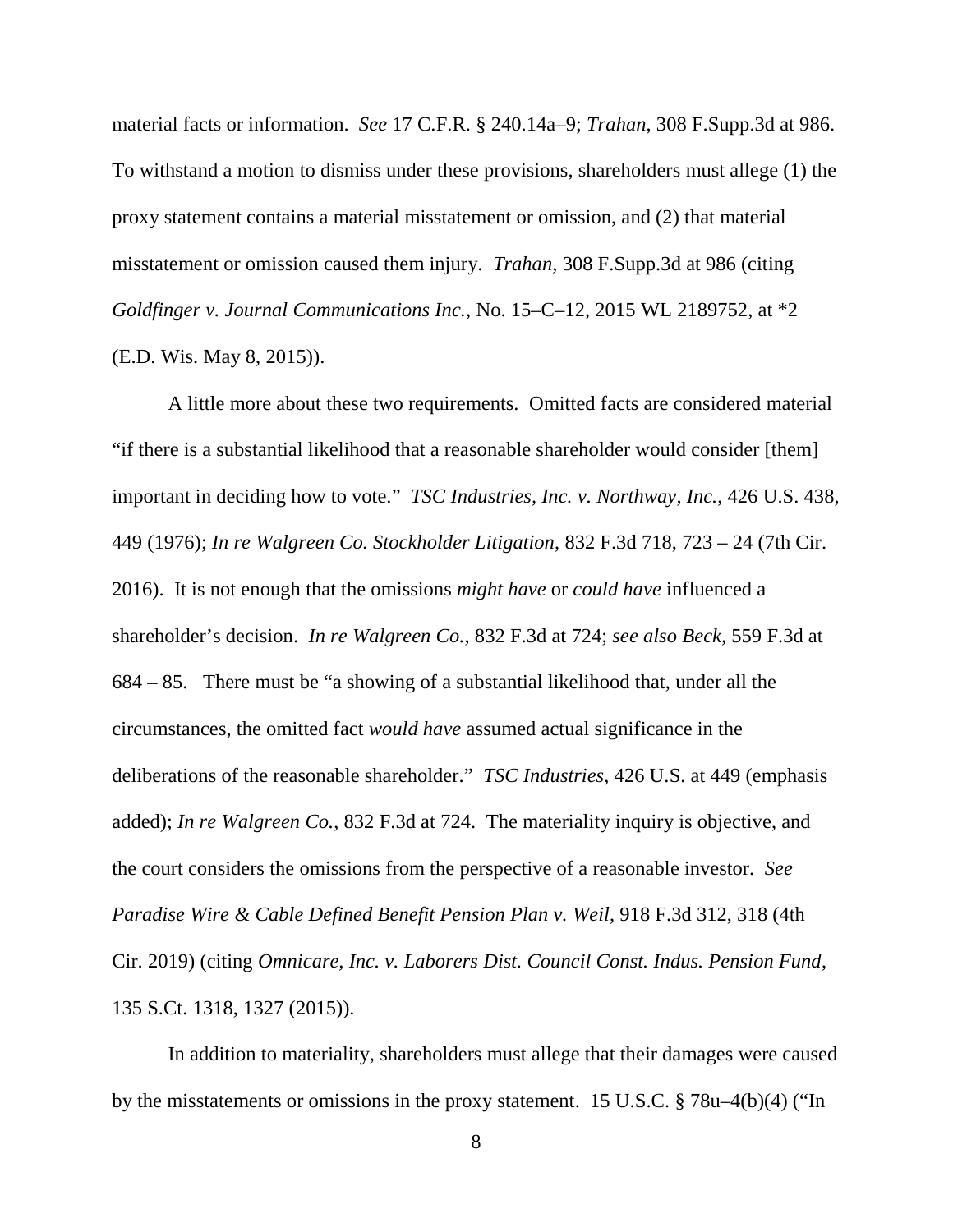any private action arising under this chapter, the plaintiff shall have the burden of proving that the act or omission of the defendant alleged to violate this chapter caused the loss for which the plaintiff seeks to recover damages."); *see Beck*, 559 F.3d at 684 – 85; *Grace*, 228 F.3d at 46 – 47. In the securities context, the causal element has two components: transaction causation and loss causation. *Grace*, 228 F.3d at 46 – 47. Only loss causation is at issue here. To withstand dismissal on loss causation, the shareholders must allege that the subject of the omissions was the cause of the actual loss suffered. *Lentell v. Merrill Lynch & Co., Inc.*, 396 F.3d 161, 173 (2d. Cir. 2005); *see also Lormand v. US Unwired, Inc.*, 565 F.3d 228, 255 – 58 (5th Cir. 2009).

Defendants argue dismissal is appropriate for two reasons: the shareholders failed to allege any material omission from the Proxy Statement, and even if the Proxy Statement omitted material information, the shareholders have failed to allege any economic loss caused by the omissions. The court will take up each argument.**<sup>2</sup>**

<sup>&</sup>lt;sup>2</sup> Defendants also argue the PSLRA's safe harbor provision applies because the alleged omissions constitute forward-looking statements and are accompanied by cautionary language. *See Trahan*, 308 F.Supp.3d at 994 – 95 (applying safe harbor provision to management forecasts). The PSLRA's safe harbor provision exempts defendants from liability for "forwardlooking" statements if (1) the statement is identified as such and surrounded by meaningful cautionary language, or (2) the statement is immaterial, or (3) the plaintiff fails to prove the statement was made with actual knowledge that is was false or misleading. *See* 15 U.S.C. § 78u–5(c); *see also In re Vivendi, S.A. Securities Litigation*, 838 F.3d 223, 245 (2d Cir. 2016) (citations omitted).

It is not clear the safe harbor provision applies to claims brought under Section 14(a). *See Edward J. Goodman Life Income Trust v. Jabil Circuit, Inc.*, 594 F.3d 783, 796 – 97 (11th Cir. 2010) (applying safe harbor provision to claims brought under sections 10(b) and 10b–5 but not to claims brought under section 14(a)); *OFI Asset Management v. Cooper Tire & Rubber*, 834 F.3d 481, 490 (3d Cir. 2016) ("[T]he PSLRA provides a so-called "safe harbor" that immunizes certain "forward-looking" statements from *§ 10(b) liability*.") (emphasis added). Moreover, "[t]o avoid the safe harbor, plaintiffs must plead facts demonstrating that the statement was made with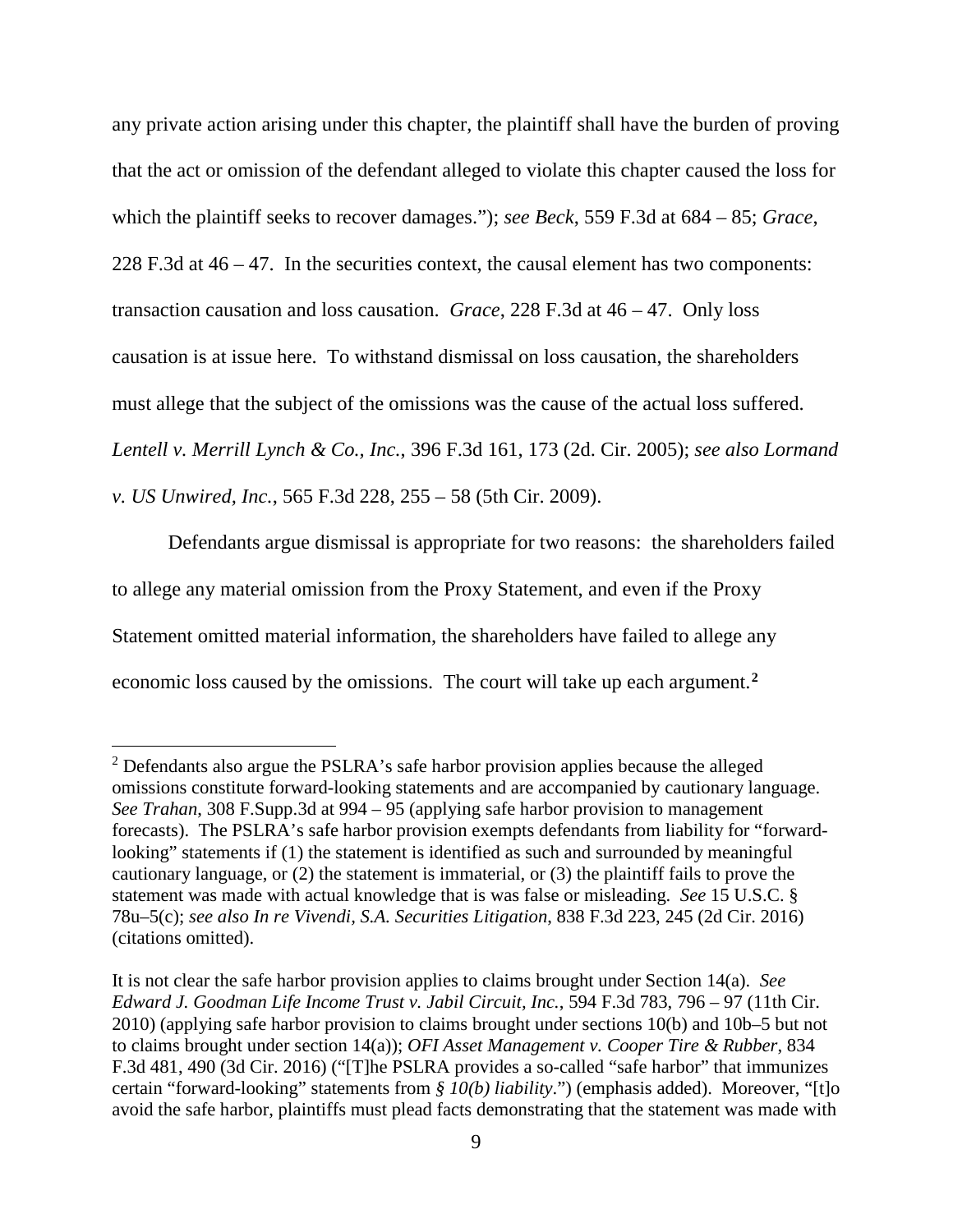### **A. Materiality**

 $\overline{a}$ 

The shareholders allege the Proxy Statement was materially misleading because it omitted the Cash Flow Projections and Business Segment Projections. Cash flow, according to the shareholders, is the single most important financial metric when valuing a company for sale because it is objective and not subject to manipulation. (Complaint ¶¶ 65 – 70). They also allege cash flow is a more accurate indicator than net income and EBITDA.<sup>3</sup> (*Id.*). The shareholders allege the Business Segment Projections are material because those are what BAML used to value the company when performing its Discounted Cash Flow ("DCF") analysis. (*Id.* ¶¶ 71 – 72). BAML used the DCF analysis to give its opinion on the value of the Vectren's shares and the overall fairness of the merger. (Proxy Statement at  $32 - 39$ ). Because of these two omissions, the shareholders could not adequately assess the intrinsic value of the shares and the DCF analysis performed by BAML was materially misleading. (Complaint ¶¶ 61, 73).

actual knowledge of its falsity." *Southland Securities Corp. v. INSpire Ins. Solutions, Inc.*, 365 F.3d 353, 371 (5th Cir. 2004) (citations omitted). However, Plaintiffs do not have to prove a culpable state of mind for a Section 14(a) claim. *See Beck*, 559 F.3d at 682 ("There is no required state of mind for a violation of section 14(a) . . ."); *see also In re Exxon Mobil Corp. Securities Litigation*, 500 F.3d 189, 196 (3d Cir. 2007) ("Violations of § 14(a) . . . may be committed without scienter; in other words, no culpable intent is required.") (citations omitted); *but see Dekalb County Pension Fund v. Transocean Ltd.*, 817 F.3d 393, 408 n. 90 (2d Cir. 2016) (noting circuit split). And the Eighth Circuit—in one of the most recent appellate decisions to consider a claim under Section 14(a)—did not even discuss the safe harbor despite the central claims in that case involving omitted and misleading business projections in a proxy statement much like the claims here. *See Campbell*, 916 F.3d at 1124. Because other grounds for dismissal are dispositive, the court leaves this issue for another day.

<sup>&</sup>lt;sup>3</sup> Earnings before interest, taxes, depreciation, and amortization.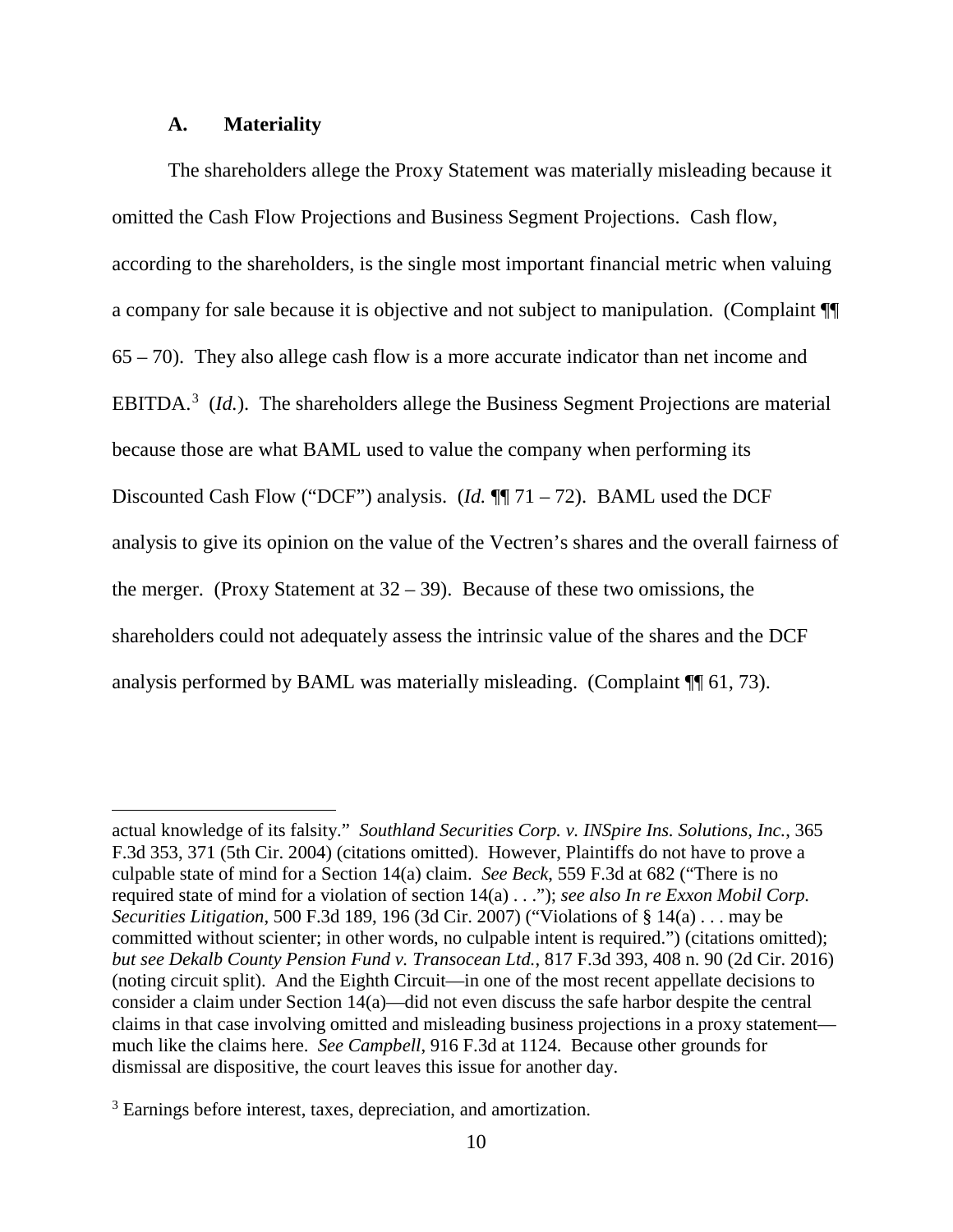These omissions, however, must be considered with what *was* disclosed. *See e.g. New England Anti-Vivisection Soc., Inc. v. U.S. Surgical Corp., Inc.*, 889 F.2d 1198, 1203 (1st Cir. 1989) (misleading statements must be read in the context of the whole document); *Atkins v. Tony Lama Co., Inc.*, 624 F.Supp. 250, 258 (S.D. Ind. 1985) (omissions must be considered in the context of the entire proxy statement) The Proxy Statement details the background of the merger, identifying the different companies and their proposals to acquire Vectren. (Proxy Statement at  $16 - 28$ ). It contains the Board of Directors' reasons for approving the merger. (*Id.* 28 – 32). This included financial considerations such as Vectren's recent stock prices and the recommendation of BAML. (*Id.*). The Proxy Statement then summarizes BAML's opinion evaluating the merger. (*Id.* at 32 – 40). This summary contains the information BAML considered, the financial analyses BAML performed, and the ranges BAML calculated with respect to the implied per share equity value for 2018 and 2019. (*Id.*). Following BAML's financial summary, the Proxy Statement discloses certain forward-looking financial projections used to measure Vectren's financial performance:

|                                 | Year Ended December 31. |                               |      |      |      |      |      |                                                                                                                                                                                                                                                                           |      |      |
|---------------------------------|-------------------------|-------------------------------|------|------|------|------|------|---------------------------------------------------------------------------------------------------------------------------------------------------------------------------------------------------------------------------------------------------------------------------|------|------|
|                                 | 2018                    | 2019                          | 2020 | 2021 | 2022 | 2023 | 2024 | 2025                                                                                                                                                                                                                                                                      | 2026 | 2027 |
|                                 | (in thousands)          |                               |      |      |      |      |      |                                                                                                                                                                                                                                                                           |      |      |
| Net Income                      |                         | \$236.739 \$257.429 \$280.241 |      |      |      |      |      | \$309.123 \$346.054 \$392.277 \$424.703 \$484.833 \$527.872 \$566.943                                                                                                                                                                                                     |      |      |
| Depreciation and Amortization   |                         | \$292.331 \$319.246 \$342.599 |      |      |      |      |      | \$355.175 \$369.897 \$388.639 \$424.882 \$481.707 \$497.267 \$513.607                                                                                                                                                                                                     |      |      |
| <b>EBITDA</b>                   |                         |                               |      |      |      |      |      | \$685.484 \$753.257 \$816.175 \$877.453 \$957.702 \$1.056.590 \$1.152.665 \$1.293.246 \$1.361.978 \$1.429.050                                                                                                                                                             |      |      |
| Capital Expenditures, excluding |                         |                               |      |      |      |      |      |                                                                                                                                                                                                                                                                           |      |      |
| AFUDC equity                    |                         |                               |      |      |      |      |      | $\$(631,551) \$(622,532) \$(599,633) \$(778,389) \$(959,427) \$(856,742) \$(637,391) \$(606,594) \$(620,404) \$(193,631) \$(193,632) \$(193,633) \$(193,633) \$(193,633) \$(193,633) \$(193,633) \$(193,633) \$(193,633) \$(193,633) \$(193,633) \$(193,633) \$(193,633)$ |      |      |

(*Id.* at  $40 - 41$ ). However, the projections come with tailored warnings:

These projections are included in this proxy statement because we provided such projections to our financial advisor and to CenterPoint Energy in connection with the merger agreement discussions. The following forward-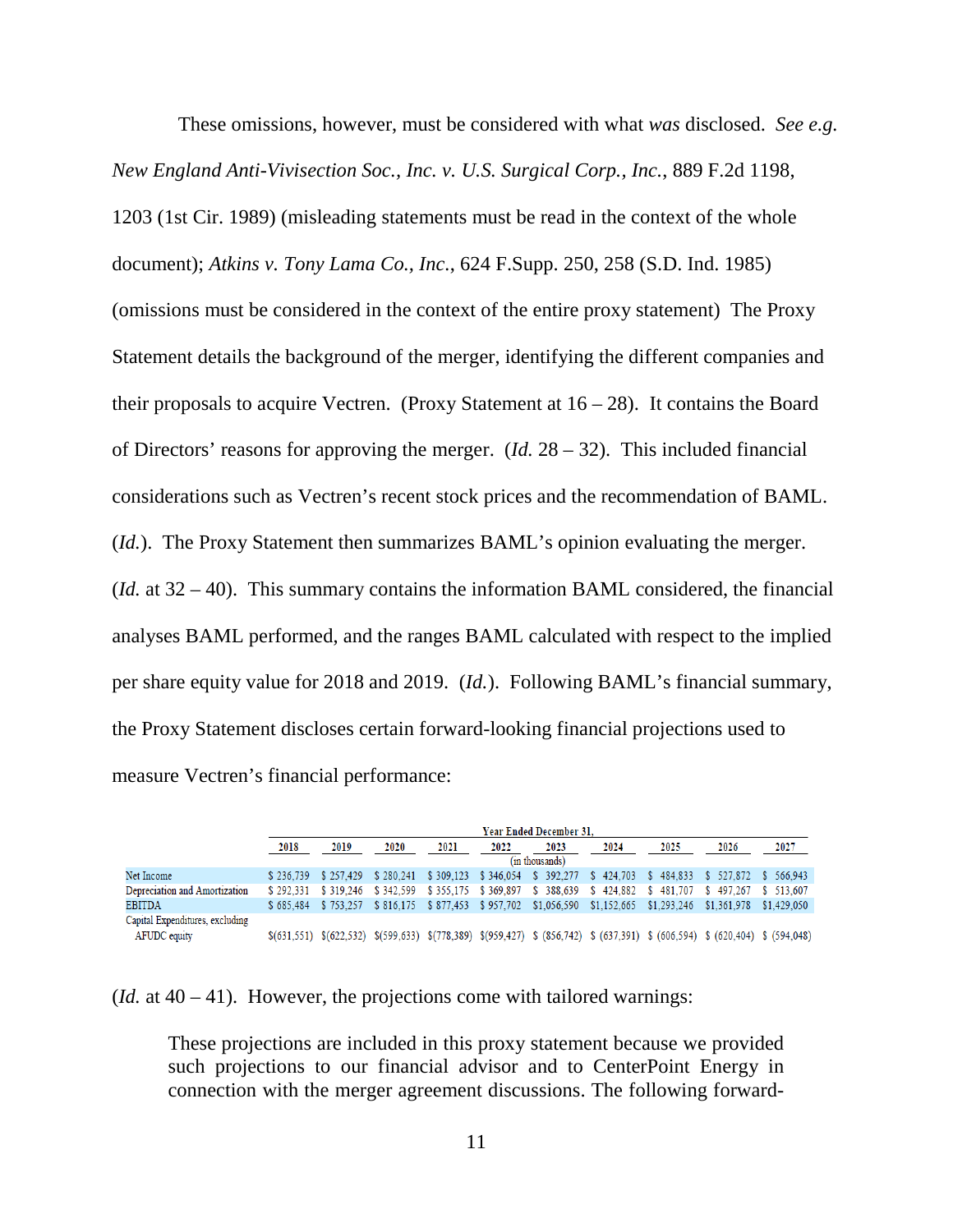looking financial information was not prepared with a view toward public disclosure or with a view toward complying with the guidelines established by the American Institute of Certified Public Accountants with respect to forward-looking financial information, but, in the view of the management of the Company, was prepared on a reasonable basis, reflected the best thencurrently available estimates and judgments at the time of its preparation, and presented at the time of its preparation, to the best of management's knowledge and belief, the expected course of action and the expected future financial performance of the Company. *However, this information is not fact and should not be relied upon as being necessarily indicative of future results, and readers of this proxy statement are cautioned not to place undue reliance on the forward-looking financial information.*

(*Id.* at 40) (emphasis added). The Proxy Statement goes on to state that neither an independent auditor nor an independent accountant examined any of the future projections. (*Id.*).

In light of the information actually disclosed along with the accompanying warnings, the omission of the Cash Flow Projections and Business Segment Projections did not render the Proxy Statement materially false or misleading. At most, the omissions *might* have made a difference to a reasonable shareholder, but that is not enough. *In re Walgreen Co.*, 832 F.3d at 724; *see also Beck*, 559 F.3d at 685. There must have been a *substantial likelihood* that the omitted information *would have* actual significance in the deliberations. *See TSC Industries*, 426 U.S. at 449; *In re Walgreen Co.*, 832 F.3d at 724. Given the summary of the merger, the board's reasoning, BAML's financial summary, and the financial projections—which all relate to the performance of the company—the Proxy Statement provided the shareholders with enough information to decide how to vote. The omitted projections are just more information, but that does not make them material. *Beck*, 559 F.3d at 685. Further, the omitted projections are just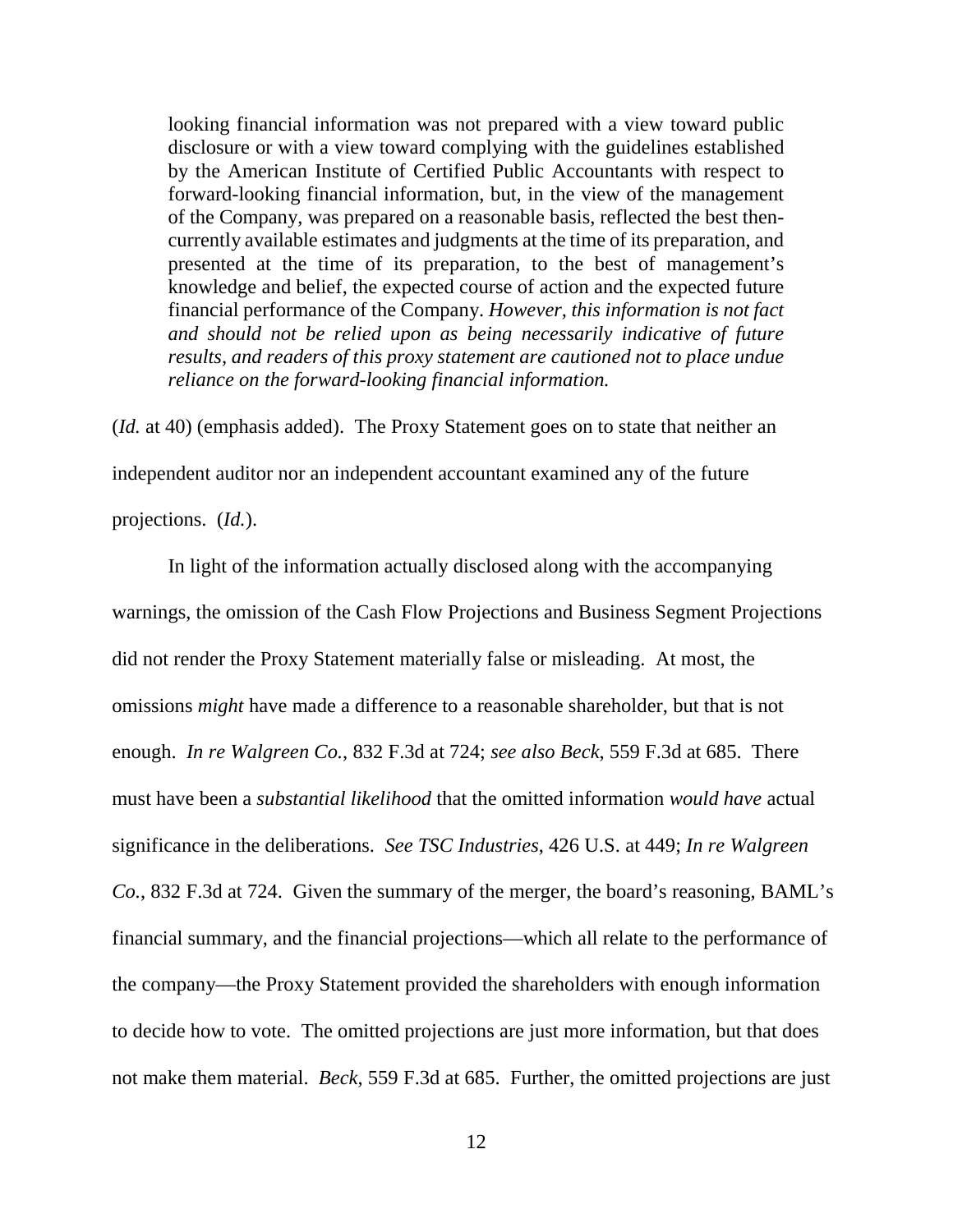that: *projections*. They are not statements of fact, and the disclosed projections came with specific warnings that they should not be relied on as being indicative of future results. Those warnings render the omitted projections immaterial. *See Paradise Wire*, 918 F.3d at 321 – 24 (holding omitted "negative" financial information did not render disclosed financial information materially misleading because the proxy statement came with clear warnings concerning the omissions).

The shareholders protest that the Cash Flow Projections and Business Segment Projections are *different* though. They argue that those projections are of such an important character that BAML's DCF Analysis and the disclosed projections are rendered misleading without them. *See United States v. Smith*, 155 F.3d 1051, 1064 n. 20 (9th Cir. 1998) (noting investors are concerned, perhaps above all else, with the future cash flows of the companies in which they invest); *Azar v. Blount Int'l Inc.*, No. 3:16–cv– 483–SI, 2017 WL 1055966, at \*6 (D. Or. Mar. 20, 2017) (collecting cases discussing importance of projections, including cash flow).

But the shareholders real quibble is with BAML's analysis—not the omission of the projections. The shareholders believe that BAML used high discount rates when conducting its DCF analysis, and so the only way to assess the fairness of BAML's opinion, they say, is the disclosure of the key inputs: the Cash Flow Projections and Business Segment Projections. (*See* Complaint ¶ 73 – 83). However, the law does require disclosure of every financial input used by a financial advisor so that the shareholders can replicate the advisor's analysis. *Bushansky v. Remy International, Inc.*, 262 F.Supp.3d 742, 749 – 50 (S.D. Ind. 2017) (citing *In re Trulia, Inc. Stockholder Litig.*,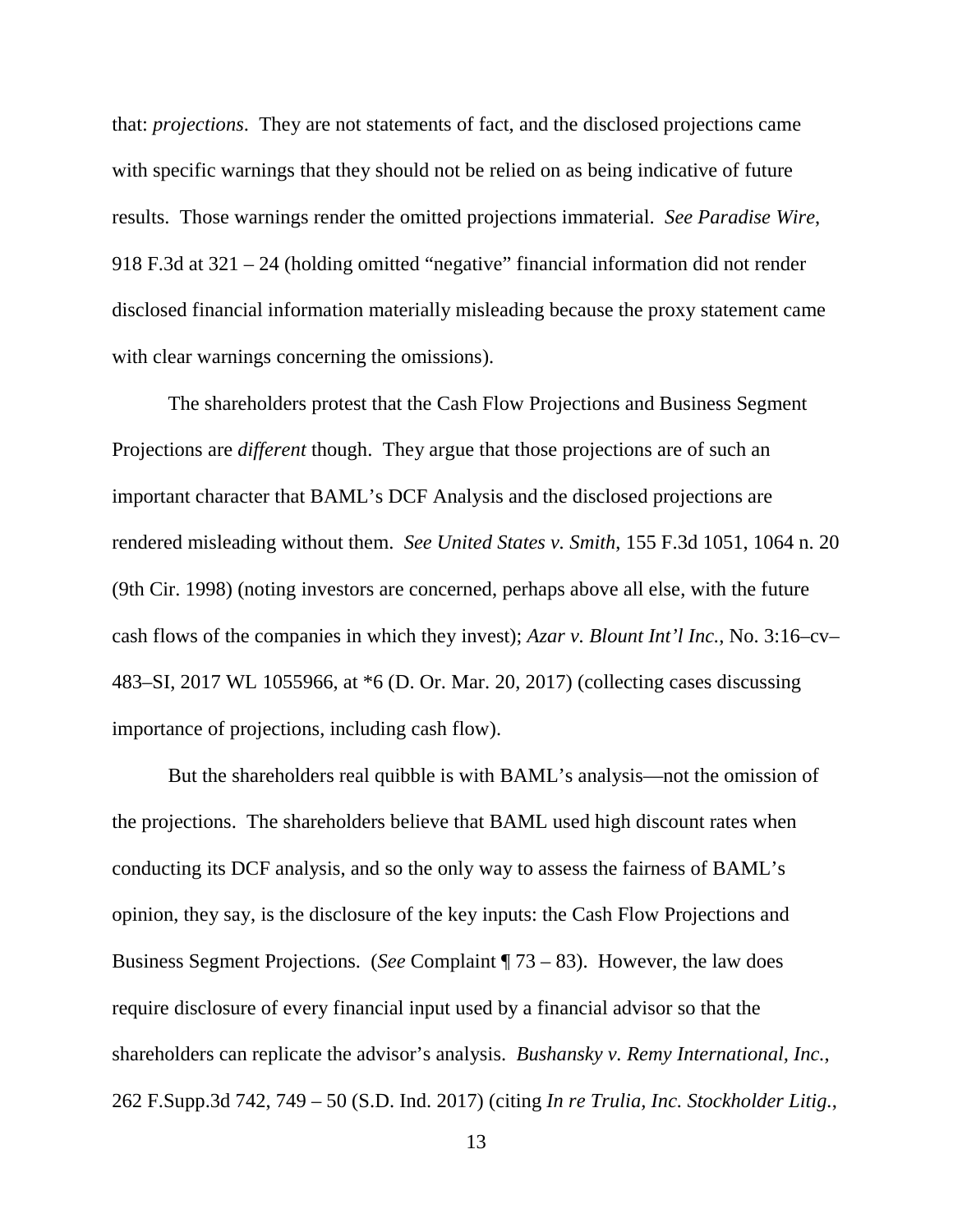129 A.3d 884, 900 – 901 (Del. Ch. 2016)) (noting shareholders are only entitled to receive in the proxy statement a fair summary of the substantive work performed by the financial advisor); *see also Skeen v. Jo-Ann Stores, Inc.*, 750 A.2d 1170, 1174 (Del.

2000) (rejecting claim that shareholders should be given all financial data necessary to make an independent determination of value). All that is required is a fair summary. The court agrees with the long list of others that have found additional inputs—including cash flow and business segment projections—are immaterial when a proxy statement contains other valuation projections and a summary of the financial advisor's analysis. *See e.g. Bushansky*, 262 F.Supp.3d at 750 (disclosure of figures underlying cash flow calculations immaterial); *Carlson v. Triangle Capital Corp.*, No. 5:18-CV-332-FL, 2018 WL 3546232, at \*4 – 6 (E.D. N.C. July 23, 2018) (same); *In re national Research Corporation Shareholder Litigation*, No. 4:17-cv-441, 2018 WL 4915836, at \*4 (D. Neb. Oct. 9, 2018) (same); *Louisiana Mun. Police Employees Retirement System v. Cooper Industries PLC*, No. 12-CV-1750, 2012 WL 4958561, at \*8 (N.D. Ohio Oct. 16, 2012) (same); *see also Vardakas v. American DG Energy Inc.*, No. 17-cv-10247-LTS, 2018 WL 1141360, at  $*4 - 5$  (D. Mass. Mar. 2, 2018) (disclosure of inputs underlying fairness analyses immaterial).

The shareholders also say that materiality is a question of fact for a jury, citing a recent Eighth Circuit decision. *See Campbell v. Transgenomic, Inc.*, 916 F.3d 1121 (8th Cir. 2019). This argument fares a little better. In *Campbell*, the Eighth Circuit reversed a district court that found shareholders had failed to state a claim under Section 14(a) based on omissions from a proxy statement and held that the question of materiality was for a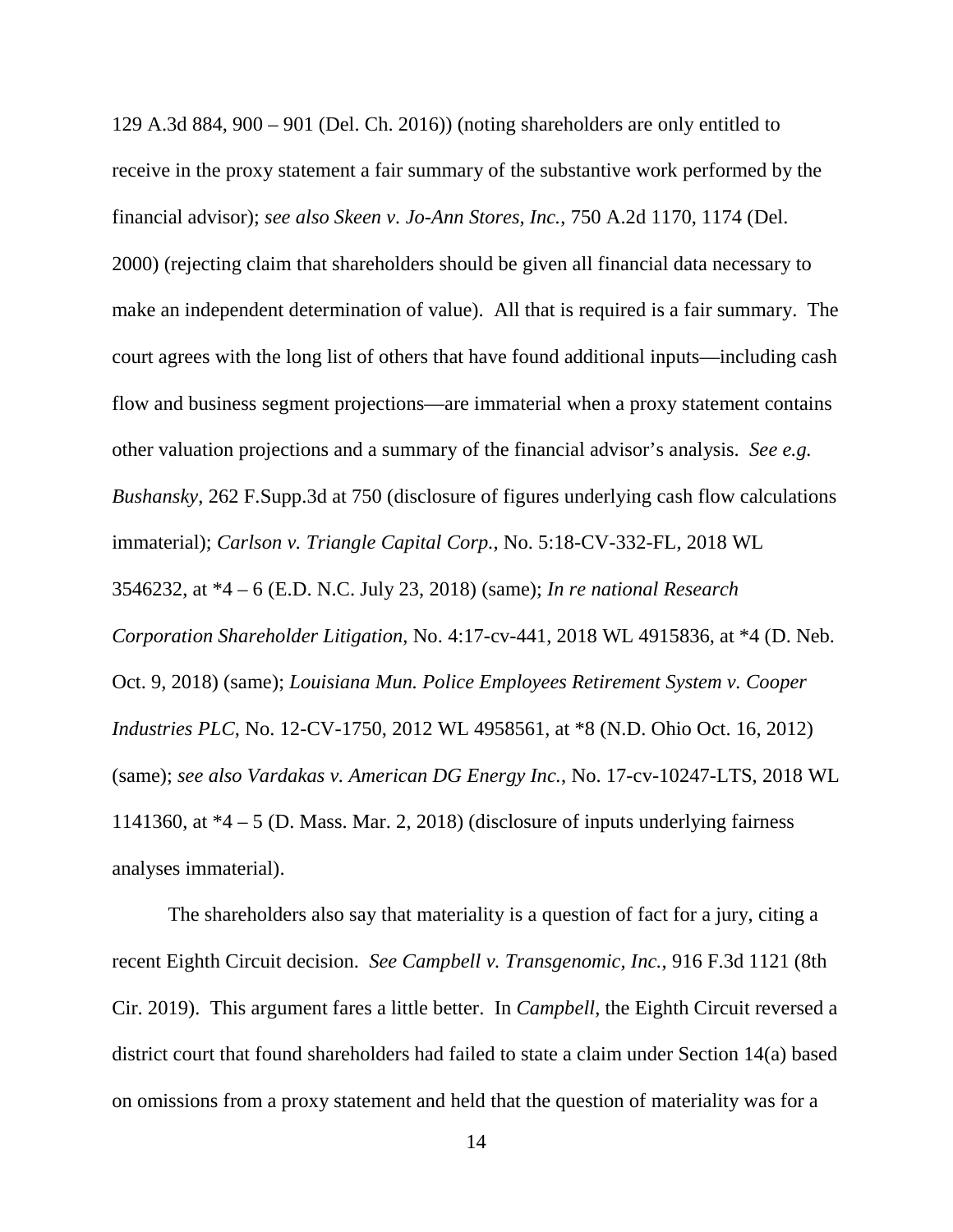jury. *Id.* at 1128. However, *Campbell* is distinguishable. There, the proxy statement omitted *net income*, which the Eighth Circuit had previously emphasized as one of the most valuable figures in determining the fairness of an acquisition. *Campbell*, 916 F.3d at 1125 (citing *Mississippi River Corp. v. FTC*, 454 F.2d 1083, 1086 (8th Cir. 1972)). The shareholders here have not pointed this court toward any Seventh Circuit precedent saying the same about cash flow or business segment projections when other financial indicators are disclosed. Moreover, the shareholders in *Campbell* alleged the omitted net income projections were significantly lower than the other projections that were disclosed. *Id.* at 1125. Here, the shareholders do not contend the disclosed projections significantly undervalued the company or the omitted projections were significantly lower. Second, and perhaps more important, the proxy statement in *Campbell* actually mislabeled certain projections: it listed projections for the post-merger company but labeled the projections as being connected to the pre-merger company. *Id.* at 1126 – 27. This, the Eighth Circuit said, could have caused shareholders to believe the company was significantly more valuable than what it actually was. *Id.* There is no such allegation here. Accepting the shareholders' well-pleaded allegations<sup>4</sup> as true, their Complaint falls short of stating a plausible claim that the Cash Flow Projections and Business Segment Projections are material.

<sup>&</sup>lt;sup>4</sup> To be sure, the Complaint repeatedly alleges that the omissions from the Proxy Statement render it misleading. But that is a legal conclusion which the court does not have to accept as true. *Alarm Detection Systems*, 930 F.3d at 821.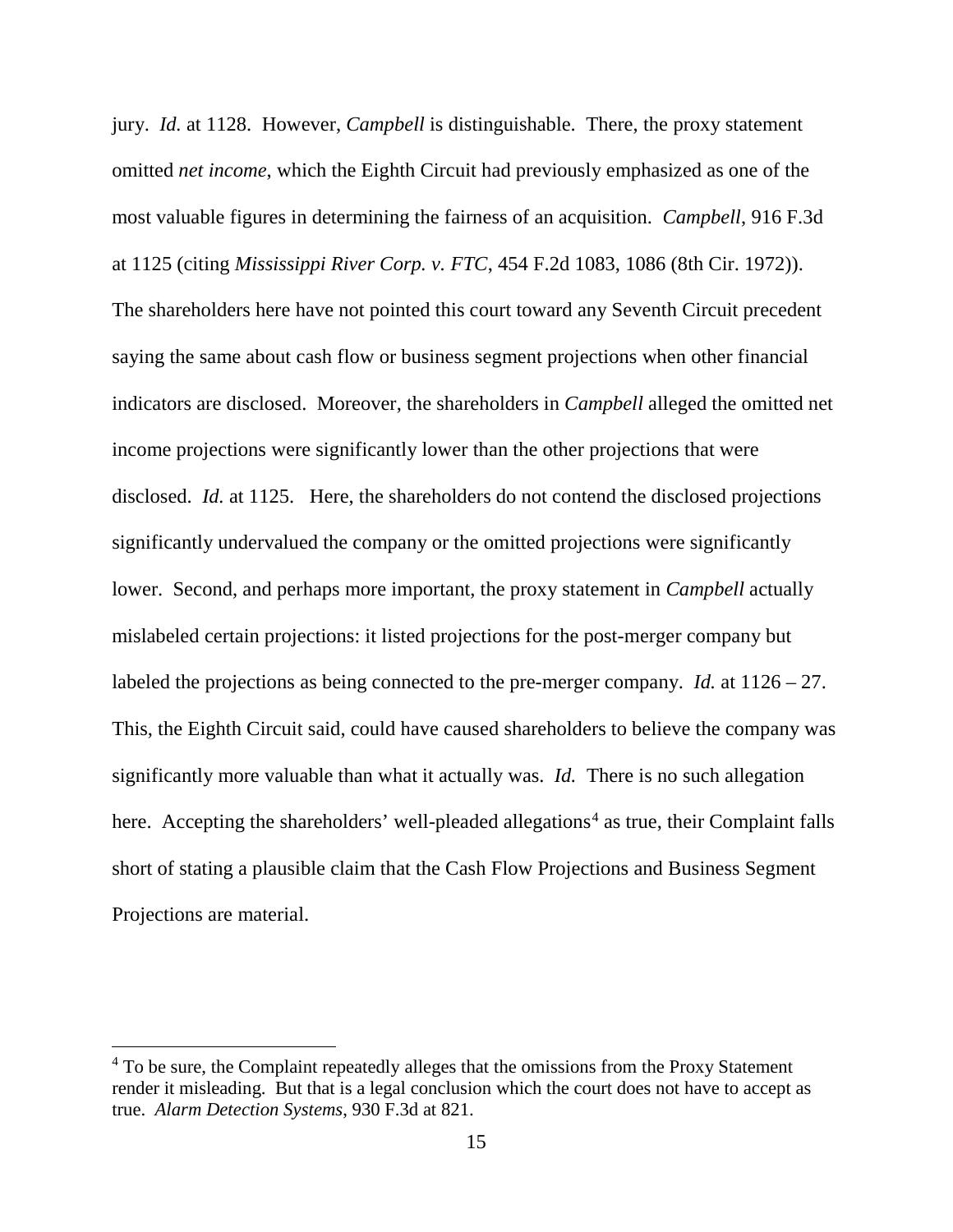#### **B. Loss Causation**

Even if the Proxy Statement omitted material information, the shareholders must still allege some sort of economic loss caused by the omissions. *Lentell*, 396 F.3d at 172 – 73; *Trahan*, 308 F.Supp.3d at 999 – 1000. The shareholders allege the sales process was flawed, the analysis performed by BAML was skewed, and the Proxy Statement was misleading because the intrinsic value of their shares was actually higher than the value disclosed in the Proxy Statement. (Filing No. 75, Plaintiffs' Response at 30; *see also* Complaint ¶¶ 26 – 41, 60, 61). Had the Proxy Statement disclosed the Cash Flow Projections and Business Segment Projections, the shareholders assert they would have been able to calculate the value of their shares and determine their actual value. (*See id.*).

The problem for the Shareholders is that their claim of economic loss is too speculative. *See Dura Pharm., Inc. v. Broudo*, 544 U.S. 336, 347 – 48 (2005) (holding plaintiff cannot satisfy economic loss requirement by simply alleging the price of a security on the date of purchase was inflated because of a misrepresentation); *see also Trahan*, 308 F.Supp.3d at 999 – 1000.

*Trahan*—a recent case in this district—is on point. There, Genesys acquired Interactive Intelligence Group, Inc. in a cash-out merger where shareholders were paid \$60.50 per share. *Id.* at 984. Interactive filed a proxy statement that included much of the same information at issue here: the board's recommendation to approve the merger, management forecasts for the next three years, and an opinion of a financial advisor approving of the transaction. *Id.* 984 – 86. Shareholders sued arguing that the proxy statement was misleading for omitting material information in the proxy statement.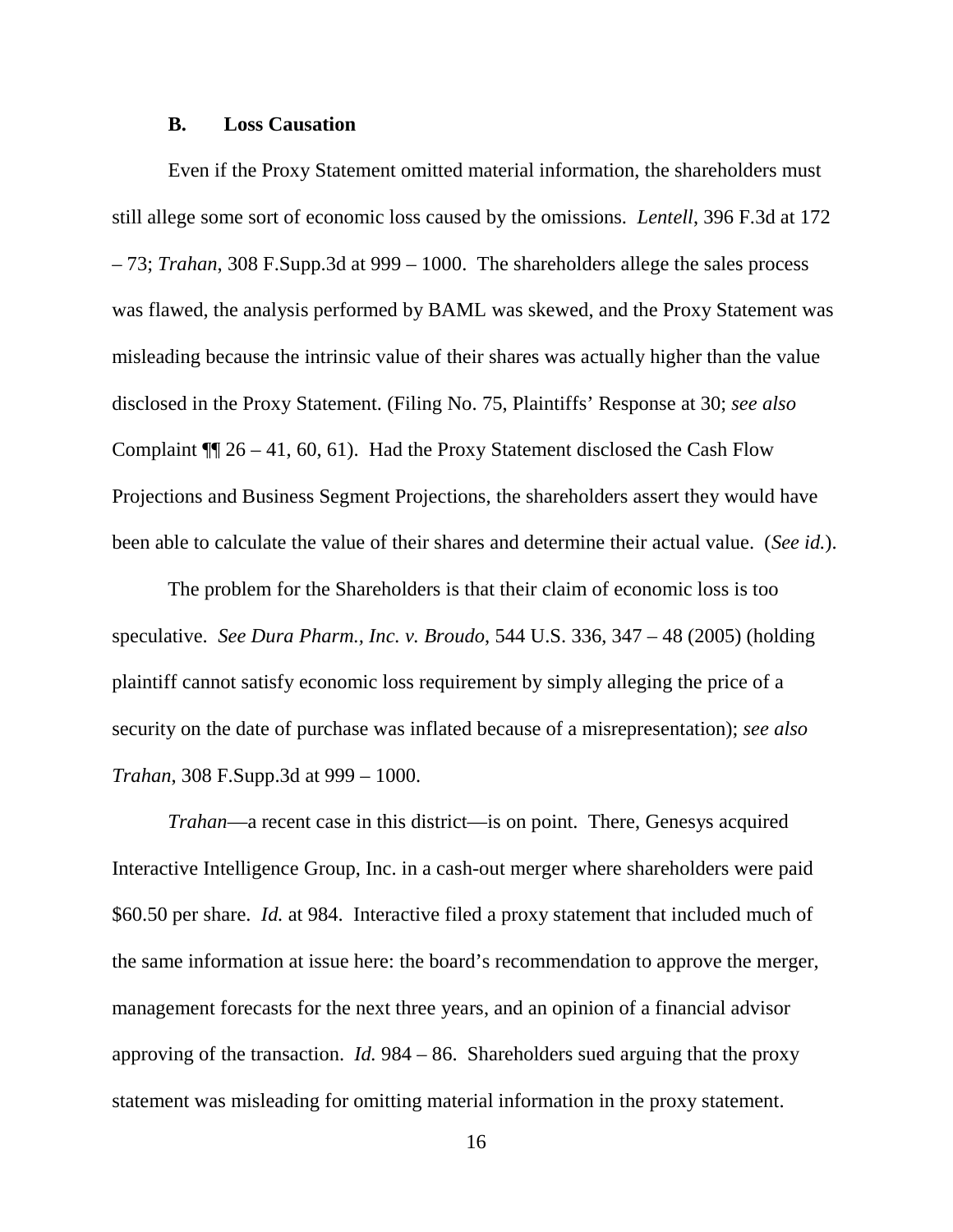Judge Barker found—and this court thinks rightfully so—that the complaint

(among other deficiencies) failed to adequately plead loss causation because the

allegations were too speculative:

Trahan [lead shareholder] speculates that, absent the misleadingly pessimistic Proxy Statement, the shareholders would not have approved the Merger in hope that Interactive would prove more valuable as a going concern than the Merger consideration implied. But approval of the Merger can only have proximately caused economic loss if the shareholders' hope would have been *realized*, and Trahan has not plausibly alleged that it would have been. Absent an allegation of a definite, immediately available, superior alternative to the Merger consideration (a higher competing offer, for example), Trahan's allegation depends on the marketplace eventually valuing Interactive at higher than \$60.50 per share at some indeterminate future date when Trahan still held his shares and was willing to sell them. "Given the tangle of factors affecting price," and given that, "[o]ther things being equal, the longer the time . . . the more likely that [factors other than an actionable misrepresentation] caused the loss," . . . Trahan has alleged no more than a speculative possibility that he was economically injured by any misrepresentation in connection with the Merger. And that is not enough.

*Id.* at 999 – 1000 (quoting *Dura Pharmaceuticals*, 544 U.S. at 343).

The same can be said here. That there *might* have been a better future prospect at some point in time had the shareholders held on to their shares is too speculative to state a claim—at least without more factual content to support that inference. *See Beck*, 559 F.3d at 684 – 85 (holding shareholders failed to state a claim where the complaint alleged the shareholders would have rejected a merger and continued to reap the economic benefits of their shares had it not been for a misleading proxy); *Lentell*, 396 F.3d at 175 (citation omitted) (noting loss causation cannot be pled by simply alleging a disparity between the price paid and the actual investment quality); *Trahan*, 308 F.Supp.3d at 999 – 1000 (finding shareholders claim of loss too speculative) ; *cf. Azar*, 2017 WL 1055966,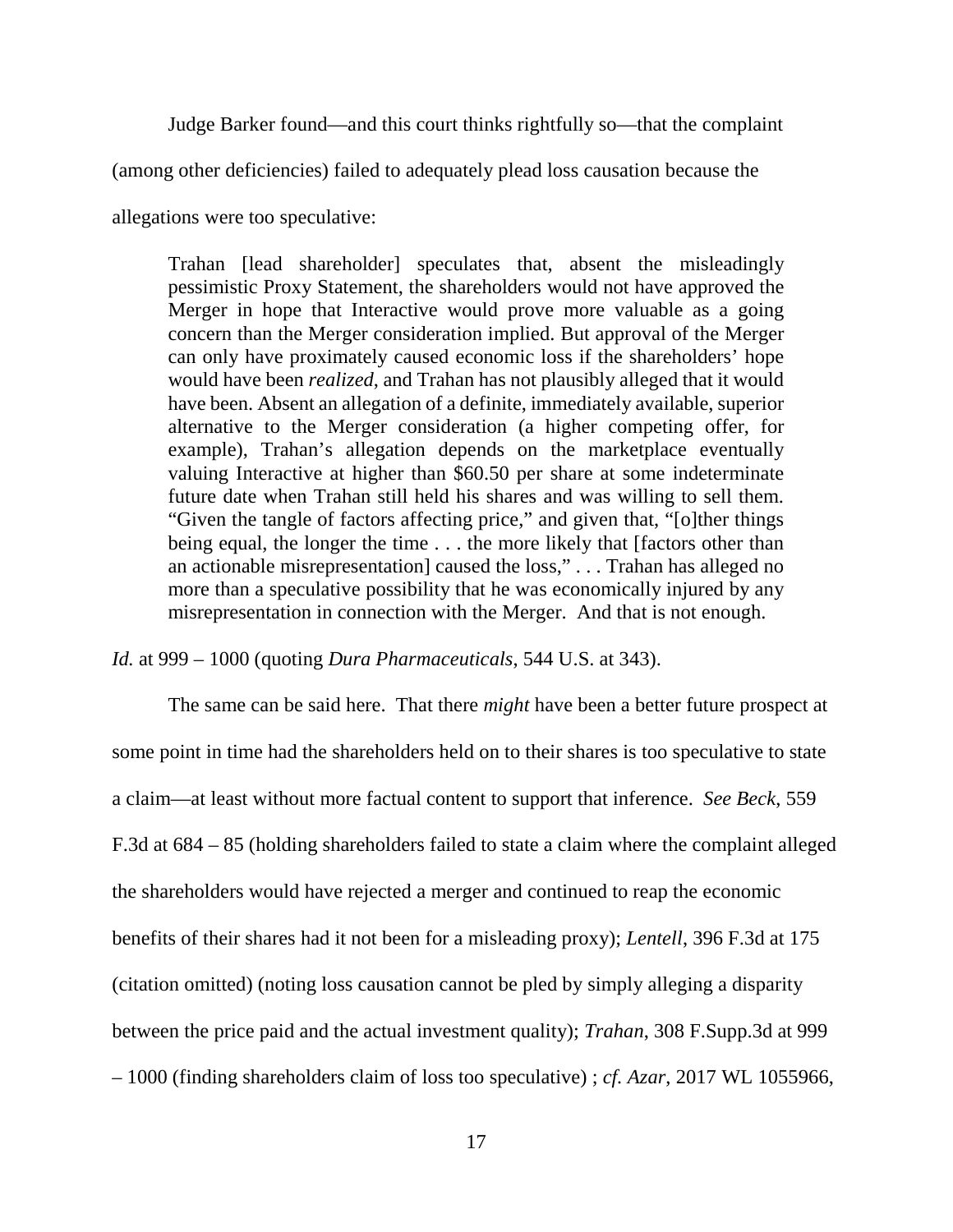at \*11 (finding shareholder had adequately pled loss causation where there were allegations that merger consideration was inadequate *and* allegations that the company withheld more accurate projections, the company had grown the year prior, management had expected performance to improve, and management affirmed the company had hit their year-end targets). The only allegation that comes close is one that alleges an investment web site projected Vectren's earnings growth to be in the teens in the upcoming years. (Complaint  $\P$  61). But that alone is not enough—especially when there are no allegations that Vectren turned down a better offer. *See Beck*, 559 F.3d at 684. 5

There is another problem here: the link between the economic harm and the omissions is too attenuated. *Tricontinental Industries, Ltd. v. PricewaterhouseCoopers, LLP*, 475 F.3d 824, 843 (7th Cir. 2007) (noting there must be a causal connection between the material misrepresentation and loss, not simply that the misrepresentation "touches upon" a later economic loss); *see also In re Vivendi*, 838 F.3d at 261 (noting loss causation requires demonstrating that the *subject* of the fraudulent omission was the cause of the actual loss suffered). The shareholders have not alleged that the disclosed projections undervalued the company or that the omitted projections conflicted with the disclosed projections. Instead, they allege BAML used an inappropriately high discount rate in its DCF analysis and the omitted projections would have allowed them to challenge the veracity of BAML's analysis. (Complaint  $\P$  58 – 61). That is the problem

 <sup>5</sup> True, the Shareholders point out that certain bidders submitted *initial* offers worth more than merger consideration. (Complaint ¶ 28). But one of those bidder's final offer was not superior and the other bidder never submitted a *final* offer. (Proxy Statement at 22, 25).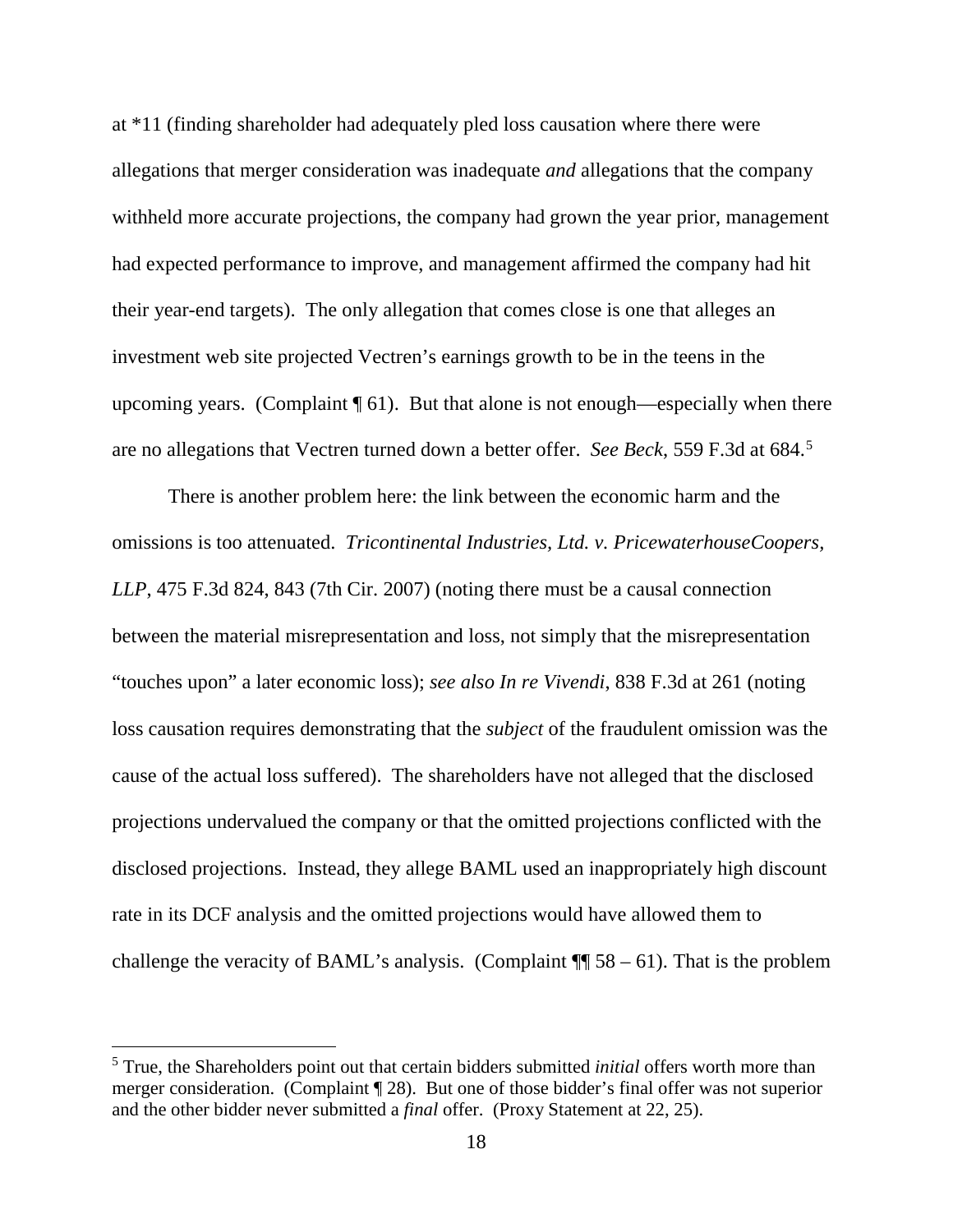though: the harm suffered by the shareholders comes not from the omitted projections themselves but from *BAML's use of those projections* in its DCF analysis. This is too attenuated to support a causal link between the omitted projections and purported damages, and so the Complaint fails to adequately allege loss causation. *Goodman Life Income Trust*, 594 F.3d at 796 – 97 (holding shareholders failed to plead loss causation where injuries were not caused by misleading statements in proxy); *McDowell v*. *Bracken*, 317 F.Supp.3d 1162, 1181 (S.D. Fla. 2018), *appeal docketed*, No. 18-12762 (11th Cir. June 29, 2018) (dismissing complaint where shareholders failed to allege a sufficient link between the proxy statement and alleged damages).<sup>6</sup>

# **IV. Conclusion**

Proxy statements do not have to disclose everything that might be of interest to shareholders. This rule protects *shareholders*. So long as the proxy statement includes the material information related to the acquisition, no securities laws are violated. Which brings us back to the beginning: Vectren "showed enough work" here because the Proxy Statement disclosed the material information related to the merger, and even if the Proxy Statement omitted material information, those omissions did not cause the shareholders any economic harm.

 $6$  The shareholders also brought a claim under Section 20(a) of the Exchange Act. But a Section 20(a) claim is a derivative claim; since the shareholders have failed to state a claim under Section 14(a), their claim under Section 20(a) must equally fail as well. *Trahan*, 308 F.Supp.3d at 1000.